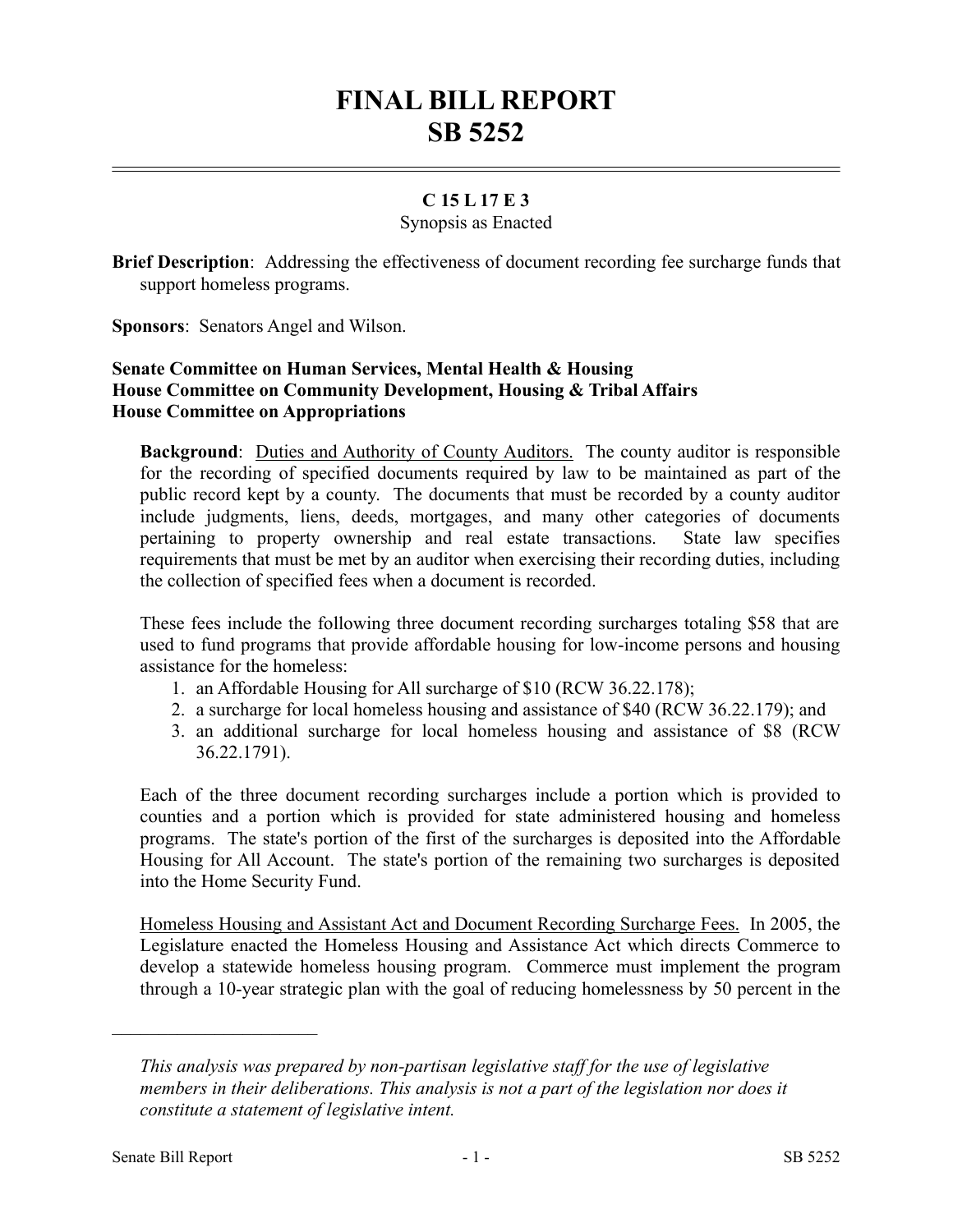state and within each county by 2015. Local governments must develop their own 10-year homeless housing plans in coordination with the statewide plan.

Both the state and county homeless housing programs receive funding through a local homeless housing and assistance surcharge collected by each county auditor when a document is recorded. In 2014, the Legislature directed that 45 percent of state portion of surcharge funds authorized under RCW 36.22.179 be used for payment to private landlords for homeless housing.

Surcharge funds retained by local governments may be used for the acquisition, construction, or rehabilitation of housing projects or units; building operation and maintenance costs; rental assistance vouchers; operating costs for emergency shelters; and for other types of activities to directly accomplish the goals of their local homeless housing plan.

Surcharge funds retained by the state may be used to provide housing and shelter for homeless people including, but not limited to: grants to operate, repair, and staff shelters; grants to operate transitional housing; partial payments for rental assistance; consolidated emergency assistance; overnight youth shelters; grants and vouchers designated for victims of human trafficking and their families; emergency shelter assistance; and fund the homeless housing grant program. Commerce established three grant programs to provide surchargefunded grants to local government agencies including; the Consolidated Homeless Grant; the Office of Homeless Youth; and the Housing Trust Fund Operations and Maintenance Grant program.

Point in Time Count. The Homeless Housing and Assistance Act requires that each county in Washington State conduct an annual point in time (PIT) count of sheltered and unsheltered homeless persons. This census is conducted in accordance with the requirements of the U.S. Department of Housing and Urban Development (HUD). The 2016 PIT count reported 20,844 homeless people in Washington. The 2017 PIT took place on January 26, 2017.

Audit of Surcharge Funds. In 2014, the Legislature required the Office of Financial Management to contract for an independent performance audit of the use of the document recording surcharges provided in RCW 36.22.178, 36.22.179, and 36.22.1791. The performance audit was due December 1, 2016. The audit entitled Washington's Homeless Housing and Assistance Program was conducted by TAP International and released on December 5, 2016. The performance audit was designed to answer the following two questions:

- 1. Are document recording surcharge fees used effectively by recipients to reduce homelessness?
- 2. How well is Commerce meeting its statutory requirement under the Homeless Housing and Assistance Act, including reporting on the use of surcharge funding in reducing homelessness?

The audit found that Commerce and local governments will have spent close to \$140 million in surcharge funds from the start of the 2011-2103 biennium to the end of the 2015-2017 biennium to help develop and implement programs, prepare local homelessness plans, and provide housing and other supportive services to those who are homeless or at risk of becoming homeless.